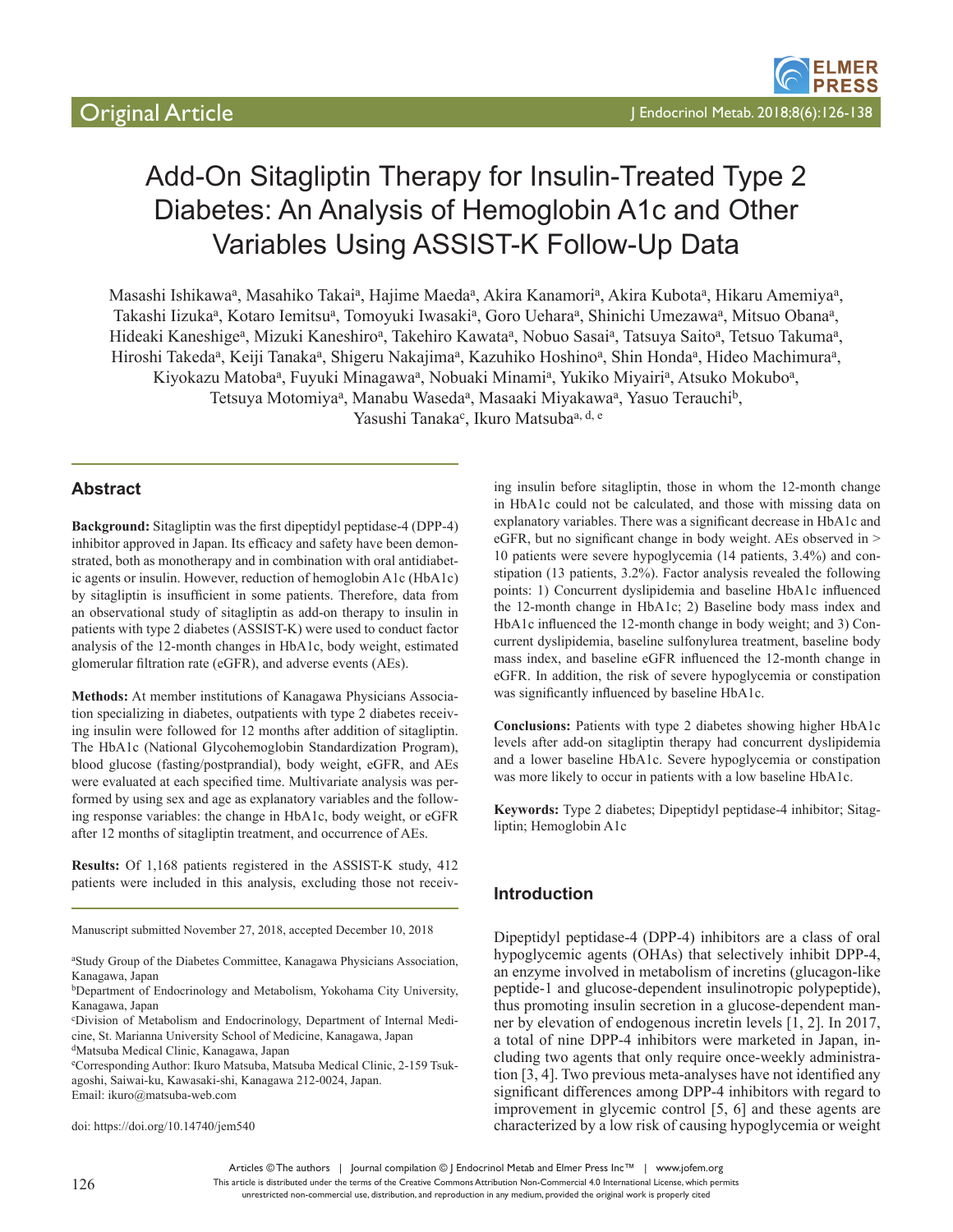gain [7].

Sitagliptin was the first DPP-4 inhibitor released in Japan [8]. Although its efficacy has been confirmed as monotherapy and in combination with oral antidiabetic agents or insulin [9], significant reduction of hemoglobin A1c (HbA1c) is not achieved by sitagliptin treatment in some patients.

To confirm efficacy and safety in the routine clinical setting, we previously investigated outcomes at 1 year after initiation of sitagliptin therapy in patients with type 2 diabetes and poor glycemic control who were being managed by diabetologists. We have reported the results for patients not using insulin (ASSET-K study) [10-15], as well as the findings obtained in patients using insulin (ASSIST-K study) [16-18]. A similar investigation was also conducted in non-insulin-using patients with type 2 diabetes attending medical institutions not specializing in diabetes (ATTEST-K study), after which data from these three studies were combined for factor analysis of the changes in HbA1c, body weight, and estimated glomerular filtration rate (eGFR) up to 12 months of sitagliptin therapy [19].

In the present study, we conducted factor analysis of data from the ASSIST-K study to investigate the changes in HbA1c, body weight, eGFR, and adverse events (AEs) over 12 months after initiation of sitagliptin in insulin-treated patients with type 2 diabetes and poor glycemic control who were attending medical institutions that specialized in managing diabetes.

## **Methods**

#### **Study design**

The ASSIST-K study was a 12-month multicenter observational study performed at medical institutions specializing in the management of diabetes that were affiliated with Kanagawa Physicians Association.

#### **Patients**

The subjects were patients over 20 years old with type 2 diabetes attending the outpatient clinics of institutions affiliated with Kanagawa Physicians Association who started sitagliptin treatment because of poor glycemic control after receiving insulin for at least 1 month. The following exclusion criteria were employed: 1) Patients with a history of hypersensitivity to any component of sitagliptin; 2) Patients with a history of severe ketoacidosis, diabetic coma, or precoma within 6 months before initiation of sitagliptin; 3) Patients with severe infection or severe trauma; 4) Patients in the perioperative period before and after surgery; 5) Patients on treatment with glinides; and 6) Other patients judged to be inappropriate by the attending physician.

#### **Endpoints**

The following patient characteristics were assessed: sex, age, height, duration of diabetes, family history, smoking history, alcohol intake history, and complications. We investigated the use of other antidiabetic agents before initiation of sitagliptin, at initiation of sitagliptin, and 12 months after initiation of sitagliptin. The following efficacy endpoints were evaluated at each specified time of assessment: HbA1c (National Glycohemoglobin Standardization Program), blood glucose (fasting/ postprandial), body weight, blood pressure (systolic/diastolic), liver function parameters (glutamic oxaloacetic transaminase, glutamic pyruvic transaminase, and γ-glutamyl transpeptidase), renal function parameters (serum creatinine and eGFR), serum lipids (total cholesterol, low-density lipoprotein cholesterol, high-density lipoprotein cholesterol, and triglycerides), and serum amylase. In addition, occurrence of AEs was analyzed as the safety endpoint.

#### **Statistical analysis**

Among the registered patients, those included in the present factor analysis received sitagliptin as add-on therapy to insulin, had HbA1c data available up to 12 months, and had no missing explanatory variables.

Appropriate descriptive statistics were calculated for characteristics such as sex, age, and the presence/absence of diabetic complications to compare all patients receiving sitagliptin as add-on therapy to insulin in the ASSIST-K study with the patients enrolled in the present factor analysis. In addition, the number of patients receiving antidiabetic agents (insulin, sulfonylureas, biguanides, thiazolidinediones, α-glucosidase inhibitors, and glinides) and the frequency of using each drug class were calculated before add-on sitagliptin therapy, at initiation of sitagliptin, and after 12 months of sitagliptin treatment for the patients included in the present analysis. Descriptive statistics were also calculated for the daily dose of sitagliptin at the start of add-on therapy and after 12 months of treatment.

The values of HbA1c, body weight, and eGFR measured at the start of add-on sitagliptin therapy and after 3, 6, and 12 months of treatment, as well as changes in these parameters, were displayed in graphs, and pretreatment and post-treatment values were compared by the one-sample *t*-test. The incidence of AEs was calculated during the 12-month sitagliptin treatment period.

Factor analysis was performed by analysis of variance (ANOVA) or with a logistic regression model, using the 12-month changes in HbA1c, body weight, or eGFR and the presence/absence of AEs as the response variables, while sex and age were employed as explanatory variables. The initial multivariable model was established by including all of the explanatory variables showing significance at  $P < 0.1$  in univariate analysis. Then the final multivariable model was obtained by stepwise selection at  $P < 0.05$ .

#### **Results**

#### **Disposition of the subjects**

A total of 1,168 patients were registered, among whom 231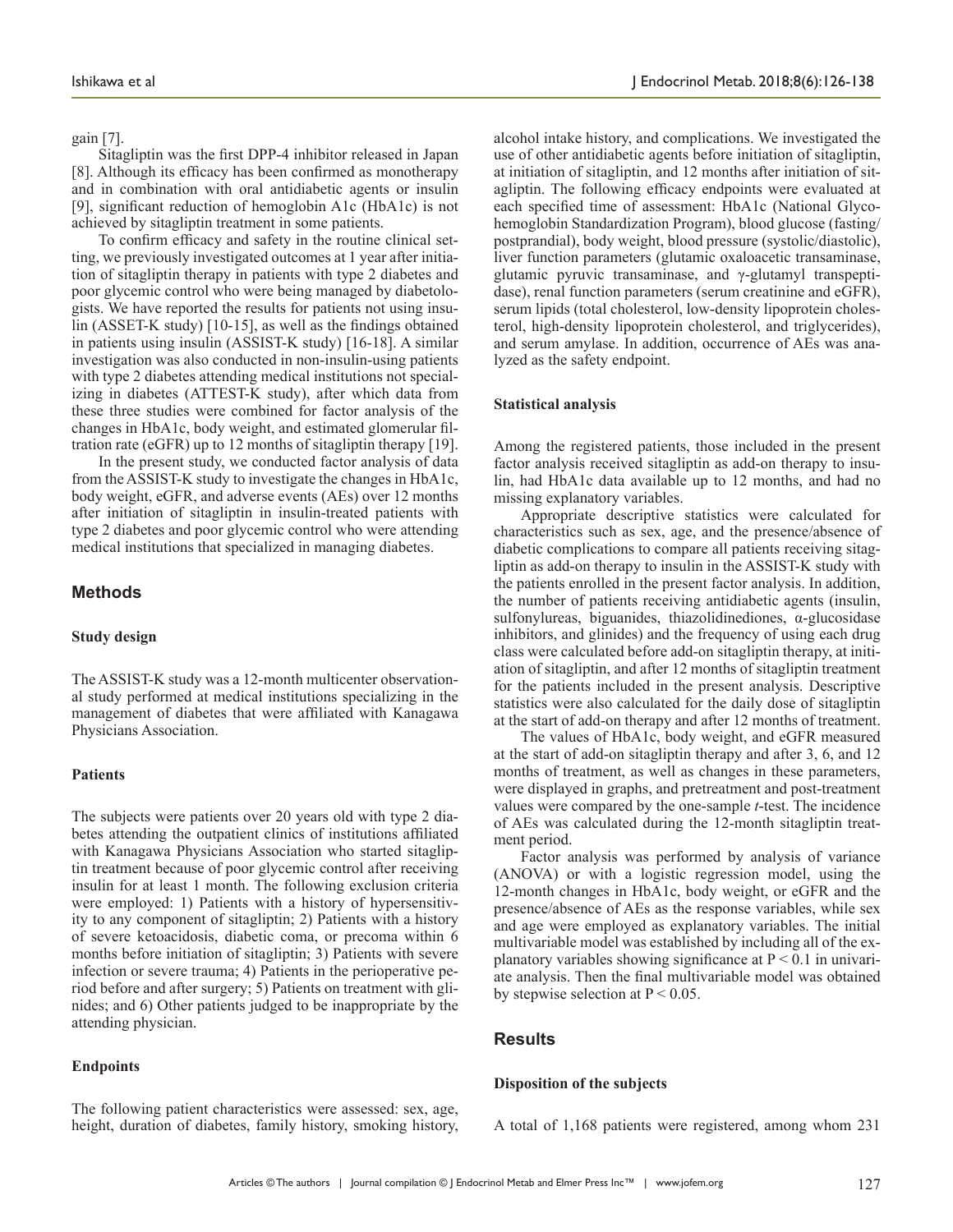patients were not using insulin before initiation of sitagliptin therapy. Among the remaining 937 patients, 412 patients were included in the present factor analysis, after excluding 116 patients without sufficient HbA1c data and 409 patients with missing data on explanatory variables.

#### **Subject characteristics**

Table 1 compares the characteristics of all patients receiving sitagliptin as add-on therapy to insulin in the ASSIST-K study with those patients included in the present analysis. All variables showed a similar distribution in the two patient populations, except that no patient had an unknown outcome among those included in the factor analysis.

#### **Use of antidiabetic agents**

Antidiabetic agents used by patients included in the factor analysis are presented in Table 2. All patients were using insulin before initiation of sitagliptin since this was an enrollment criterion and the mean daily number of insulin injections was 2.7. In addition, the mean number of OHAs prescribed was 1.0 and the most frequent drug was a biguanide (172 patients, 41.7%). The mean sitagliptin dose was 46.6 mg at initiation of sitagliptin therapy (baseline), while the mean number of concomitant OHAs decreased slightly to 0.9. Among concomitant OHAs, a decrease in use by more than 3% from baseline was noted for thiazolidinediones (use decreased from 11.7% to 7.0%) and α-glucosidase inhibitors (use decreased from 24.5% to 20.1%). After 12 months of sitagliptin treatment, the mean dose of sitagliptin was increased to 52.0 mg. In contrast, the mean number of concomitant OHAs was reduced to 0.8, which was slightly lower than at baseline. Among concomitant OHAs, a decrease in use by more than 3% from baseline was noted for biguanides (use decreased from 38.8% to 33.0%).

## **Changes in HbA1c, body weight, and eGFR**

Changes in HbA1c over time are displayed in Figure 1. Mean HbA1c decreased from 8.53% at baseline to 7.86% after 12 months of sitagliptin treatment. The change in HbA1c over 12 months (mean  $\pm$  standard deviation (SD)) was -0.70 $\pm$ 1.14%, and a significant decrease was noted. On the other hand, mean body weight was the same at baseline and after 12 months (66.4 kg vs. 66.4 kg), and the 12-month change in body weight (mean  $\pm$  SD) was only -0.04  $\pm$  3.64 kg, which was not significant (Fig. 2). Unlike body weight, mean eGFR (mL/min/1.73  $\rm{m}^2$ ) decreased from 75.3 at baseline to 71.6 mL/min after 12 months and the 12-month change in GFR (mean  $\pm$  SD) was  $-4.1 \pm 10.9$ , which was a significant decrease (Fig. 3).

## **Occurrence of AEs**

Table 3 lists the AEs reported up to 12 months after initiation

of sitagliptin therapy among the 412 patients included in the factor analysis. AEs comprised severe hypoglycemia in 14 patients (3.4%), constipation in 13 patients (3.2%), gastrointestinal symptoms in three patients (0.7%) and other events in eight patients (1.9%).

## **Factor analysis of 12-month changes in HbA1c, body weight, and eGFR**

The results of factor analysis of the 12-month changes in HbA1c are listed in Table 4. According to univariate analysis, the factors with a significant influence  $(P < 0.10)$  on the change in HbA1c were baseline dyslipidemia, the duration of diabetes, the baseline daily number of insulin injections, and baseline HbA1c. Multivariate analysis confirmed a significant influence of baseline dyslipidemia and HbA1c. Thus, HbA1c was less likely to be improved by add-on sitagliptin therapy in patients with baseline dyslipidemia and a relatively low baseline HbA1c level.

With regard to the 12-month change in body weight, factors showing a significant influence  $(P < 0.10)$  in the univariate analysis were baseline myocardial infarction/angina, baseline hypertension, the baseline daily number of insulin injections, baseline biguanide use, baseline body weight, baseline body mass index (BMI), and baseline HbA1c (Table 5). Multivariate analysis confirmed a significant influence of baseline BMI and HbA1c. In short, patients with a higher baseline BMI tended to lose weight after initiation of add-on sitagliptin therapy, while patients with a higher baseline HbA1c tended to gain weight.

The 12-month changes in eGFR were also subjected to factor analysis (Table 6). According to univariate analysis, the factors with a significant influence on the change in eGFR were baseline myocardial infarction/angina, hypertension, baseline dyslipidemia, the baseline daily number of insulin injections, baseline sulfonylurea use, baseline body weight, baseline BMI, and baseline eGFR. Multivariate analysis confirmed a significant influence of baseline dyslipidemia, sulfonylurea use, body weight, and eGFR. In brief, eGFR showed a smaller decrease in patients with baseline dyslipidemia, those without baseline sulfonylurea use, those with a baseline body weight between 57.2 kg and 74 kg, and those with a lower baseline eGFR.

# **Factor analysis of AEs (severe hypoglycemia and constipation)**

The factors showing a significant influence  $(P < 0.10)$  on the risk of severe hypoglycemia in univariate analysis were sex and baseline HbA1c. Multivariate analysis confirmed that baseline HbA1c was significant, with severe hypoglycemia being more likely to occur in patients who had a lower baseline HbA1c level (5.60 to  $\leq$  7.50%) (Table 7).

When factors with an influence on constipation were assessed, univariate analysis identified a significant influence  $(P < 0.10)$  of baseline cerebrovascular disease and baseline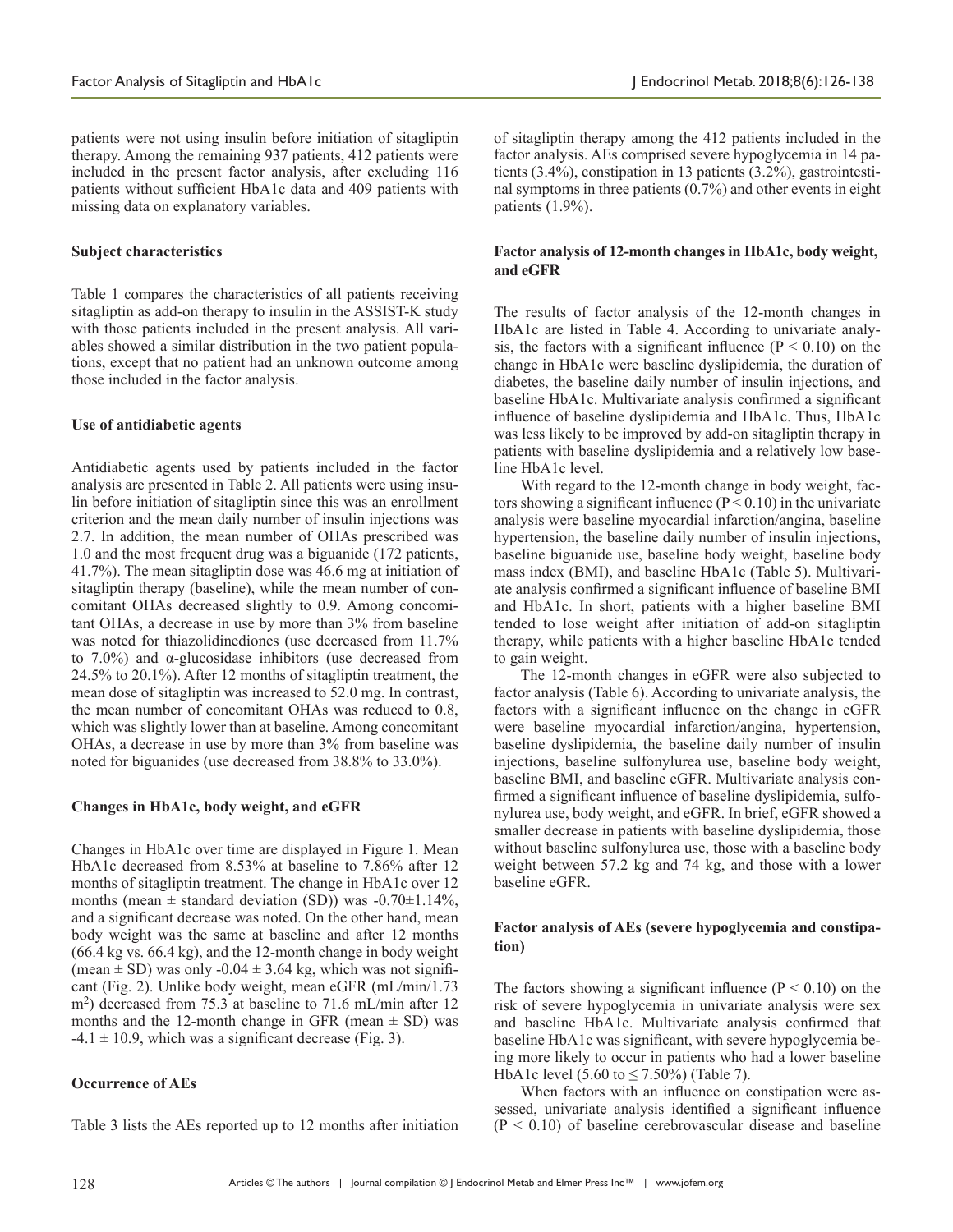|                              | <b>Patients receiving insulin</b> | Patients included in factor analysis |
|------------------------------|-----------------------------------|--------------------------------------|
| No. of patients              | 937 (100.0%)                      | 412 (100.0%)                         |
| Sex                          |                                   |                                      |
| Male                         | 508 (54.2%)                       | 216 (52.4%)                          |
| Female                       | 429 (45.8%)                       | 196 (47.6%)                          |
| Age at registration          | $63.9 \pm 12.3$                   | $64.2 \pm 12.1$                      |
| Diabetic complications       |                                   |                                      |
| Retinopathy                  |                                   |                                      |
| $\rm No$                     | 508 (54.2%)                       | 238 (57.8%)                          |
| Yes                          | 315 (33.6%)                       | 174 (42.2%)                          |
| Unknown                      | 114 (12.2%)                       | $0(0.0\%)$                           |
| Neuropathy                   |                                   |                                      |
| $\rm No$                     | 496 (52.9%)                       | 221 (53.6%)                          |
| Yes                          | 324 (34.6%)                       | 191 (46.4%)                          |
| Unknown                      | $117(12.5\%)$                     | $0(0.0\%)$                           |
| Nephropathy                  |                                   |                                      |
| No                           | 457 (48.8%)                       | 207 (50.2%)                          |
| Yes                          | 367 (39.2%)                       | 205 (49.8%)                          |
| Unknown                      | 113 $(12.1\%)$                    | $0(0.0\%)$                           |
| Atherosclerotic diseases     |                                   |                                      |
| Cerebrovascular disease      |                                   |                                      |
| $\rm No$                     | 731 (78.0%)                       | 378 (91.7%)                          |
| Yes                          | 72 (7.7%)                         | 34 (8.3%)                            |
| Unknown                      | 134 (14.3%)                       | $0(0.0\%)$                           |
| Myocardial infarction/Angina |                                   |                                      |
| N <sub>0</sub>               | 647 (69.1%)                       | 324 (78.6%)                          |
| Yes                          | 162 (17.3%)                       | 88 (21.4%)                           |
| Unknown                      | 128 (13.7%)                       | $0(0.0\%)$                           |
| Arteriosclerosis obliterans  |                                   |                                      |
| $\rm No$                     | 702 (74.9%)                       | 353 (85.7%)                          |
| Yes                          | 87 (9.3%)                         | 59 (14.3%)                           |
| Unknown                      | 148 (15.8%)                       | $0(0.0\%)$                           |
| Other complications          |                                   |                                      |
| Hypertension                 |                                   |                                      |
| $\rm No$                     | 325 (34.7%)                       | 154 (37.4%)                          |
| Yes                          | 531 (56.7%)                       | 258 (62.6%)                          |
| Unknown                      | 81 (8.6%)                         | $0(0.0\%)$                           |
| Dyslipidemia                 |                                   |                                      |
| $\rm No$                     | 274 (29.2%)                       | 128 (31.1%)                          |
| Yes                          | 588 (62.8%)                       | 284 (68.9%)                          |
| Unknown                      | 75 (8.0%)                         | $0(0.0\%)$                           |
| Duration of diabetes (years) |                                   |                                      |
|                              | $17.0 \pm 9.2$                    | $16.9 \pm 9.0$                       |
| $\mathbf N$                  | 795                               | 412                                  |

## **Table 1.** Profile of the Subjects: All Patients Receiving Insulin vs. Patients Included in Factor Analysis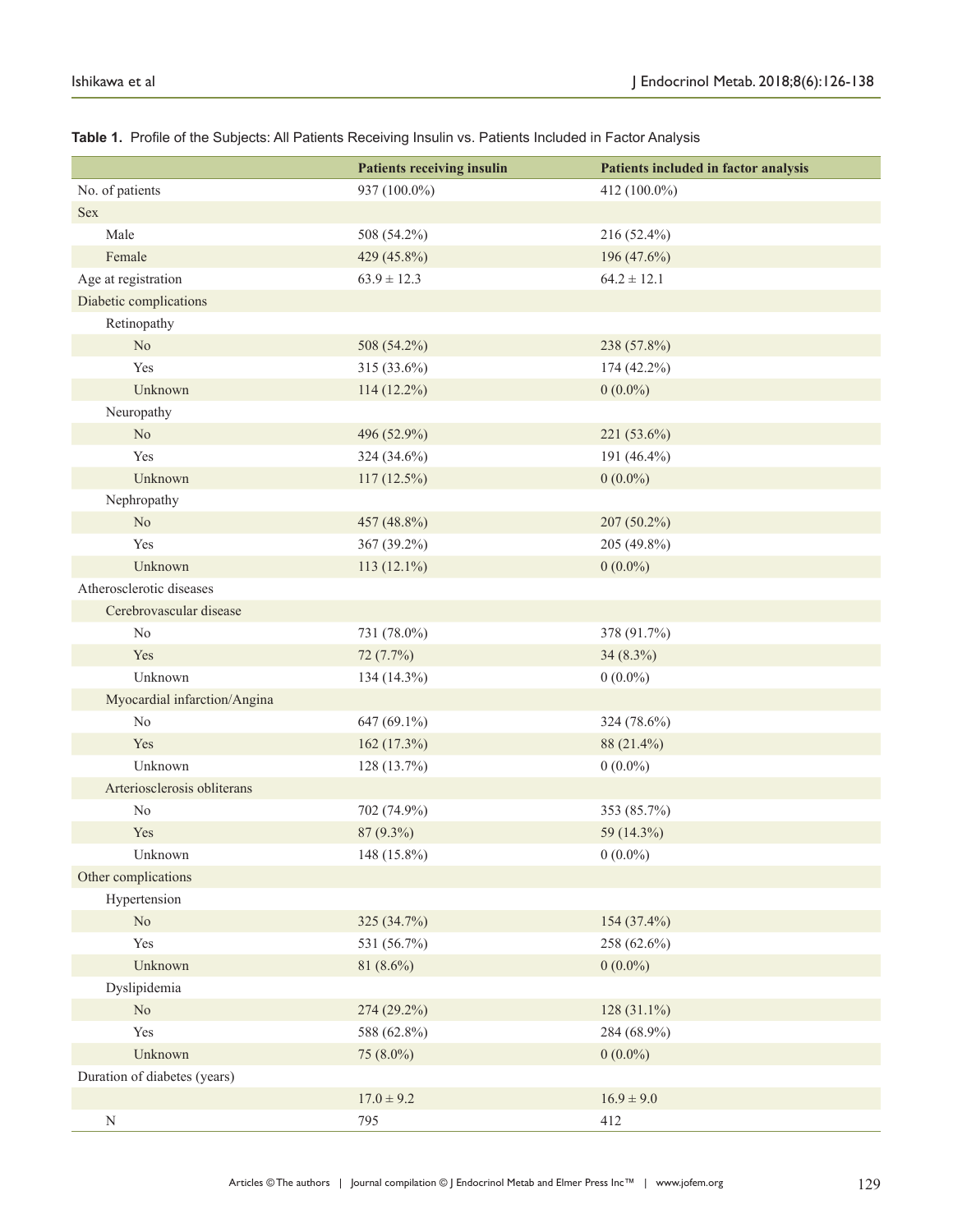|                                             | <b>Patients receiving insulin</b> | Patients included in factor analysis |
|---------------------------------------------|-----------------------------------|--------------------------------------|
| Baseline body weight                        |                                   |                                      |
|                                             | $66.23 \pm 15.51$                 | $66.36 \pm 14.75$                    |
| N                                           | 936                               | 412                                  |
| Baseline body mass index                    |                                   |                                      |
|                                             | $25.38 \pm 4.61$                  | $25.48 \pm 4.40$                     |
| N                                           | 906                               | 412                                  |
| Baseline HbA1c (NGSP, %)                    |                                   |                                      |
|                                             | $8.50 \pm 1.35$                   | $8.53 \pm 1.35$                      |
| N                                           | 922                               | 412                                  |
| Baseline eGFR (mL/min/1.73 m <sup>2</sup> ) |                                   |                                      |
|                                             | $75.9 \pm 22.9$                   | $75.3 \pm 22.5$                      |
| N                                           | 675                               | 412                                  |

**Table 1.** Profile of the Subjects: All Patients Receiving Insulin vs. Patients Included in Factor Analysis - *(continued)*

Men: 194 × serum creatinine<sup>-1.094</sup> × age<sup>-0.287</sup>; Women: 194 × serum creatinine<sup>-1.094</sup> × age<sup>-0.287</sup> × 0.739. Data are shown as the mean ± standard deviation unless otherwise noted. eGFR: estimated glomerular filtration rate; HbA1c: hemoglobin A1c; NGSP: National Glycohemoglobin Standardization Program.

HbA1c. Multivariate analysis confirmed that baseline HbA1c was significant, with constipation tending to occur in patients

who had a lower baseline HbA1c level  $(5.60 \text{ to } \le 7.50\%)$  (Table 8).

#### **Table 2.** Use of Antidiabetic Agents

|                                 | <b>Before sitagliptin</b> | At initiation of sitagliptin | After 12 months of sitagliptin |
|---------------------------------|---------------------------|------------------------------|--------------------------------|
| No. of patients                 | 412 (100.0%)              | 412 (100.0%)                 | 412 (100.0%)                   |
| Sitagliptin dose                |                           |                              |                                |
| $Mean \pm SD$                   | $\overline{\phantom{0}}$  | $46.6 \pm 9.6$               | $52.0 \pm 15.7$                |
| $\mathbf N$                     |                           | 412                          | 405                            |
| Daily no. of insulin injections |                           |                              |                                |
| $\overline{0}$                  | $0(0.0\%)$                | $1(0.2\%)$                   | $8(1.9\%)$                     |
| 1                               | 78 (18.9%)                | 83 (20.1%)                   | 77(18.7%)                      |
| $\overline{2}$                  | $99(24.0\%)$              | 99 (24.0%)                   | $96(23.3\%)$                   |
| 3                               | $99(24.0\%)$              | $97(23.5\%)$                 | $101(24.5\%)$                  |
| $\overline{4}$                  | 136 (33.0%)               | 132 (32.0%)                  | 130 $(31.6\%)$                 |
| Mean                            | 2.7                       | 2.7                          | 2.7                            |
| <b>OHAs</b>                     |                           |                              |                                |
| Sulfonylureas                   | 79 (19.2%)                | 80 (19.4%)                   | 70 (17.0%)                     |
| <b>Biguanides</b>               | 172(41.7%)                | $160(38.8\%)$                | $136(33.0\%)$                  |
| Thiazolidinediones              | 48 (11.7%)                | $29(7.0\%)$                  | $30(7.3\%)$                    |
| Alpha-glucosidase inhibitors    | $101(24.5\%)$             | 83 (20.1%)                   | 83 (20.1%)                     |
| Glinides                        | $5(1.2\%)$                | $0(0.0\%)$                   | $0(0.0\%)$                     |
| Number of concomitant OHAs      |                           |                              |                                |
| $\mathbf{0}$                    | 159 (38.6%)               | $179(43.4\%)$                | 199 (48.3%)                    |
| $\mathbf{1}$                    | 136 (33.0%)               | 134 (32.5%)                  | $117(28.4\%)$                  |
| $\overline{2}$                  | $87(21.1\%)$              | $80(19.4\%)$                 | 86 (20.9%)                     |
| 3 or more                       | $30(7.3\%)$               | $19(4.6\%)$                  | $10(2.4\%)$                    |
| Mean                            | 1.0                       | 0.9                          | 0.8                            |

OHA: oral hypoglycemic agent; SD: standard deviation.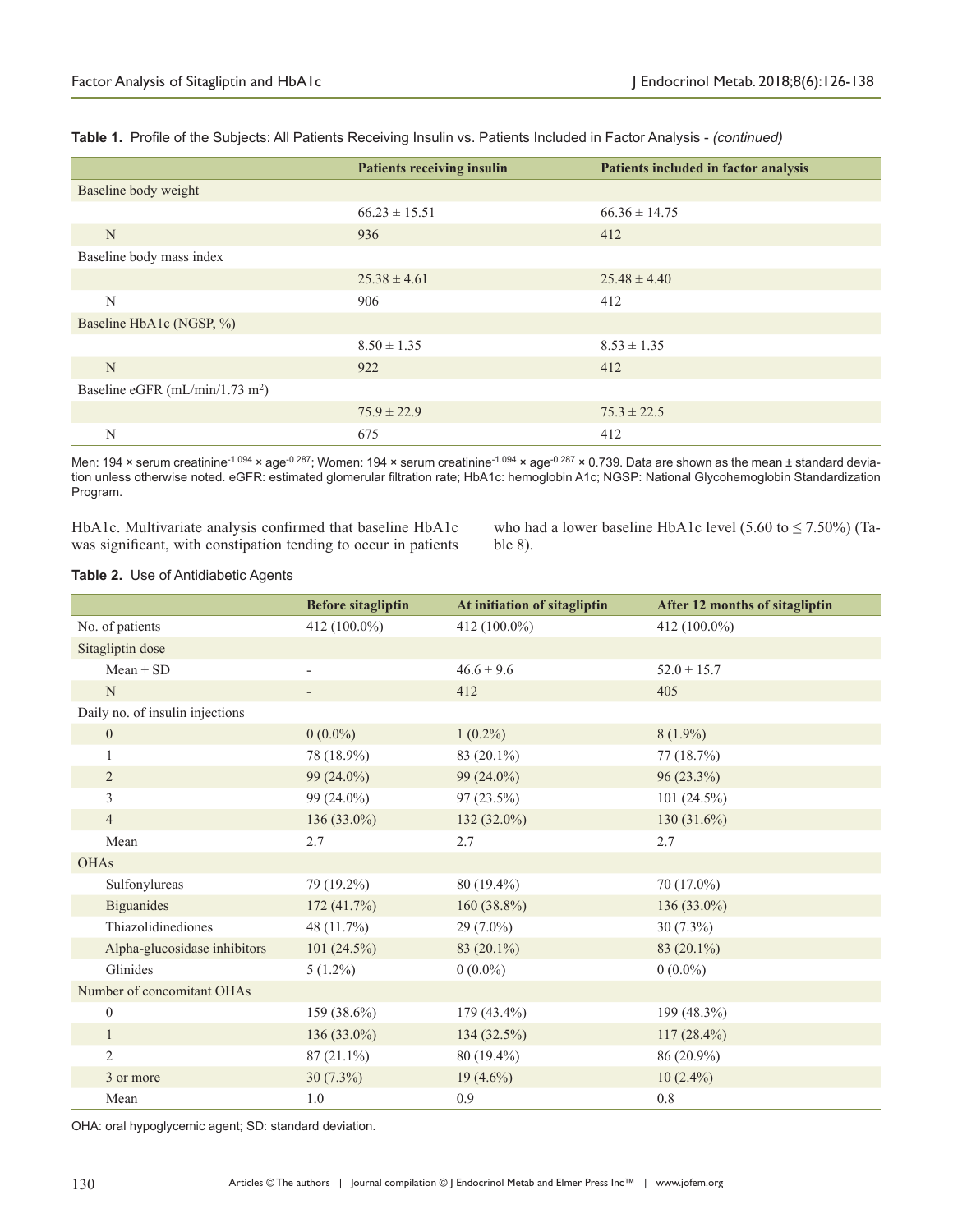

**Figure 1.** Changes in HbA1c up to 12 months. SD: standard deviation.



**Figure 2.** Changes in body weight up to 12 months. SD: standard deviation.



**Figure 3.** Changes in eGFR up to 12 months. SD: standard deviation.

### **Table 3.** Adverse Events

|                           | No. of adverse events (incidence rate), $N = 412$ |
|---------------------------|---------------------------------------------------|
| Severe hypoglycemia       | $14(3.4\%)$                                       |
| Gastrointestinal symptoms | $3(0.7\%)$                                        |
| Constipation              | $13(3.2\%)$                                       |
| Others                    | $8(1.9\%)$                                        |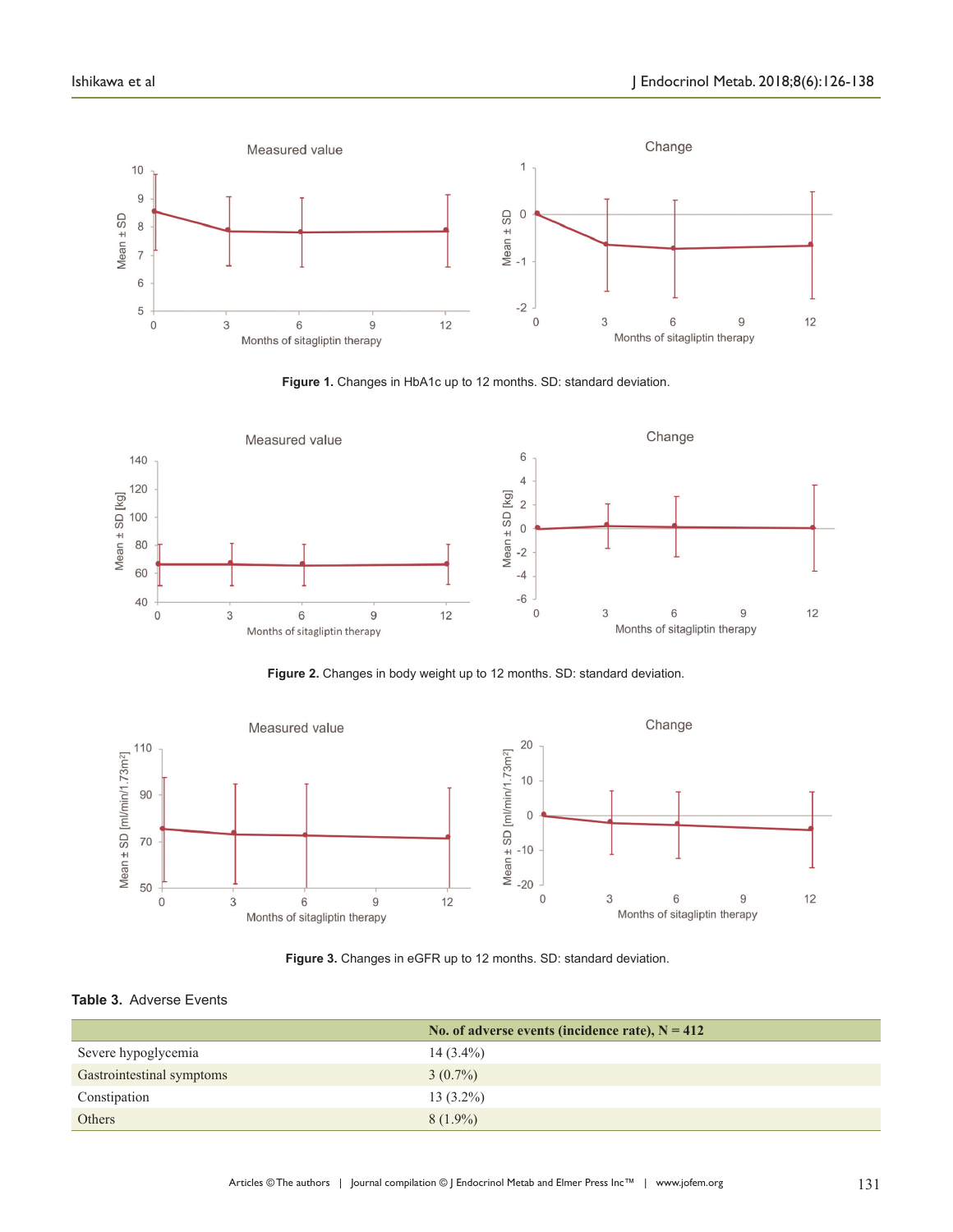|                                                                                                                                                                                                                                                                                                                                                                                                                                                                                                                                                                                                                                                                                                                                                                                                                               |     | HbA1c (%) change<br>over 12 months |                         |          | Univariate model |                |          | Initial multivariable model<br>$(\text{univariate at } P < 0.10)$ |                |          | (stepwise section at $P < 0.05$ )<br>Final multivariable model |                |
|-------------------------------------------------------------------------------------------------------------------------------------------------------------------------------------------------------------------------------------------------------------------------------------------------------------------------------------------------------------------------------------------------------------------------------------------------------------------------------------------------------------------------------------------------------------------------------------------------------------------------------------------------------------------------------------------------------------------------------------------------------------------------------------------------------------------------------|-----|------------------------------------|-------------------------|----------|------------------|----------------|----------|-------------------------------------------------------------------|----------------|----------|----------------------------------------------------------------|----------------|
|                                                                                                                                                                                                                                                                                                                                                                                                                                                                                                                                                                                                                                                                                                                                                                                                                               | Z   | Mean                               | $\overline{\mathbf{S}}$ | EE       | 95% CI           | <b>P</b> value | PE       | 95% CI                                                            | <b>P</b> value | EE       | $95%$ CI                                                       | <b>P</b> value |
| Dyslipidemia                                                                                                                                                                                                                                                                                                                                                                                                                                                                                                                                                                                                                                                                                                                                                                                                                  |     |                                    |                         |          |                  |                |          |                                                                   |                |          |                                                                |                |
| $\frac{1}{2}$                                                                                                                                                                                                                                                                                                                                                                                                                                                                                                                                                                                                                                                                                                                                                                                                                 | 128 | $-0.83$                            | 1.16                    | Ref      |                  |                | Ref      |                                                                   |                | Ref      |                                                                |                |
| Yes                                                                                                                                                                                                                                                                                                                                                                                                                                                                                                                                                                                                                                                                                                                                                                                                                           | 284 | $-0.59$                            | 1.13                    | 0.239    | 0.001, 0.477     | $0.049*$       | 0.307    | 0.085, 0.529                                                      | $0.007*$       | 0.343    | 0.124, 0.563                                                   | $0.002*$       |
| Duration of diabetes (years)                                                                                                                                                                                                                                                                                                                                                                                                                                                                                                                                                                                                                                                                                                                                                                                                  |     |                                    |                         |          |                  |                |          |                                                                   |                |          |                                                                |                |
| $0.0 - 10.0$                                                                                                                                                                                                                                                                                                                                                                                                                                                                                                                                                                                                                                                                                                                                                                                                                  | 87  | $-0.97$                            | 1.57                    | Ref      |                  | $0.027*$       | Ref      |                                                                   | 0.485          |          |                                                                |                |
| $10.0 - 5.0$                                                                                                                                                                                                                                                                                                                                                                                                                                                                                                                                                                                                                                                                                                                                                                                                                  | 92  | $-0.67$                            | 1.21                    | 0.301    | $-0.032, 0.634$  | 0.077          | 0.172    | $-0.135, 0.479$                                                   | 0.272          |          |                                                                |                |
| $15.0 - 22.0$                                                                                                                                                                                                                                                                                                                                                                                                                                                                                                                                                                                                                                                                                                                                                                                                                 | 121 | $-0.54$                            | 0.88                    | 0.435    | 0.122, 0.748     | $0.007*$       | 0.228    | $-0.065, 0.520$                                                   | 0.127          |          |                                                                |                |
| $22.0 - 48.0$                                                                                                                                                                                                                                                                                                                                                                                                                                                                                                                                                                                                                                                                                                                                                                                                                 | 112 | $-0.54$                            | 0.89                    | 0.431    | 0.113, 0.749     | $0.008*$       | 0.139    | $-0.159, 0.437$                                                   | 0.359          |          |                                                                |                |
| Baseline daily no. of insulin injections                                                                                                                                                                                                                                                                                                                                                                                                                                                                                                                                                                                                                                                                                                                                                                                      |     |                                    |                         |          |                  |                |          |                                                                   |                |          |                                                                |                |
| $0 - 1$                                                                                                                                                                                                                                                                                                                                                                                                                                                                                                                                                                                                                                                                                                                                                                                                                       | 84  | $-0.94$                            | 1.39                    | Ref      |                  |                | Ref      |                                                                   |                |          |                                                                |                |
| $2 - 4$                                                                                                                                                                                                                                                                                                                                                                                                                                                                                                                                                                                                                                                                                                                                                                                                                       | 328 | $-0.59$                            | 1.06                    | 0.355    | 0.082, 0.627     | $0.011*$       | 0.200    | $-0.055, 0.454$                                                   | 0.124          |          |                                                                |                |
| Baseline HbA1c (NGSP, %)                                                                                                                                                                                                                                                                                                                                                                                                                                                                                                                                                                                                                                                                                                                                                                                                      |     |                                    |                         |          |                  |                |          |                                                                   |                |          |                                                                |                |
| $5.60 - 5.50$                                                                                                                                                                                                                                                                                                                                                                                                                                                                                                                                                                                                                                                                                                                                                                                                                 | 94  | $-0.15$                            | 0.54                    | Ref      |                  | $< 0.001*$     | Ref      |                                                                   | ${}< 0.001*$   | Ref      |                                                                | $< 0.001*$     |
| $7.50 - 8.30$                                                                                                                                                                                                                                                                                                                                                                                                                                                                                                                                                                                                                                                                                                                                                                                                                 | 106 | $-0.46$                            | 0.70                    | $-0.313$ | $-0.604, -0.021$ | $0.036*$       | $-0.283$ | $-0.575, 0.008$                                                   | 0.057          | $-0.268$ | $-0.558, 0.021$                                                | 0.069          |
| $8.30 - 9.30$                                                                                                                                                                                                                                                                                                                                                                                                                                                                                                                                                                                                                                                                                                                                                                                                                 | 108 | $-0.58$                            | $\Xi$                   | $-0.437$ | $-0.728, -0.147$ | $0.003*$       | $-0.428$ | $-0.716, -0.139$                                                  | $0.004*$       | $-0.415$ | $-0.702, -0.127$                                               | $0.005*$       |
| $9.30 - 13.90$                                                                                                                                                                                                                                                                                                                                                                                                                                                                                                                                                                                                                                                                                                                                                                                                                | 104 | $-1.41$                            | 1.51                    | $-1.267$ | $-1.559, -0.974$ | $0.001*$       | $-1.249$ | $-1.545, -0.953$                                                  | ${}< 0.001*$   | $-1.289$ | $-1.579. -0.999$                                               | $0.001*$       |
| Factors investigated: age at registration, sex, diabetic complications (retinopathy, neuropathy, and nephropathy), atherosclerotic diseases (cerebrovascular disease, myocardial infarc-<br>tion/angina, and arteriosclerosis obliterans), other complications (hypertension and dyslipidemia), duration of diabetes, baseline profile (body weight, body mass index, HbA1c, serum<br>creatinine, and eGFR), and baseline concomitant antidiabetic agents (daily no. of insulin injections and use of sulfonylureas, biguanides, thiazolidinediones, and alpha-glucosidase<br>inhibitors). ANOVA: analysis of variance; Cl: confidence interval; eGFR: estimated glomerular filtration rate; HDA1c: hemoglobin A1c; NGSP: National Glycohemoglobin Standardization<br>Program; PE: point estimate; Ref: reference. *P < 0.050 |     |                                    |                         |          |                  |                |          |                                                                   |                |          |                                                                |                |

Table 4. Factor Analysis of the 12-Month Change in HbA1c (ANOVA)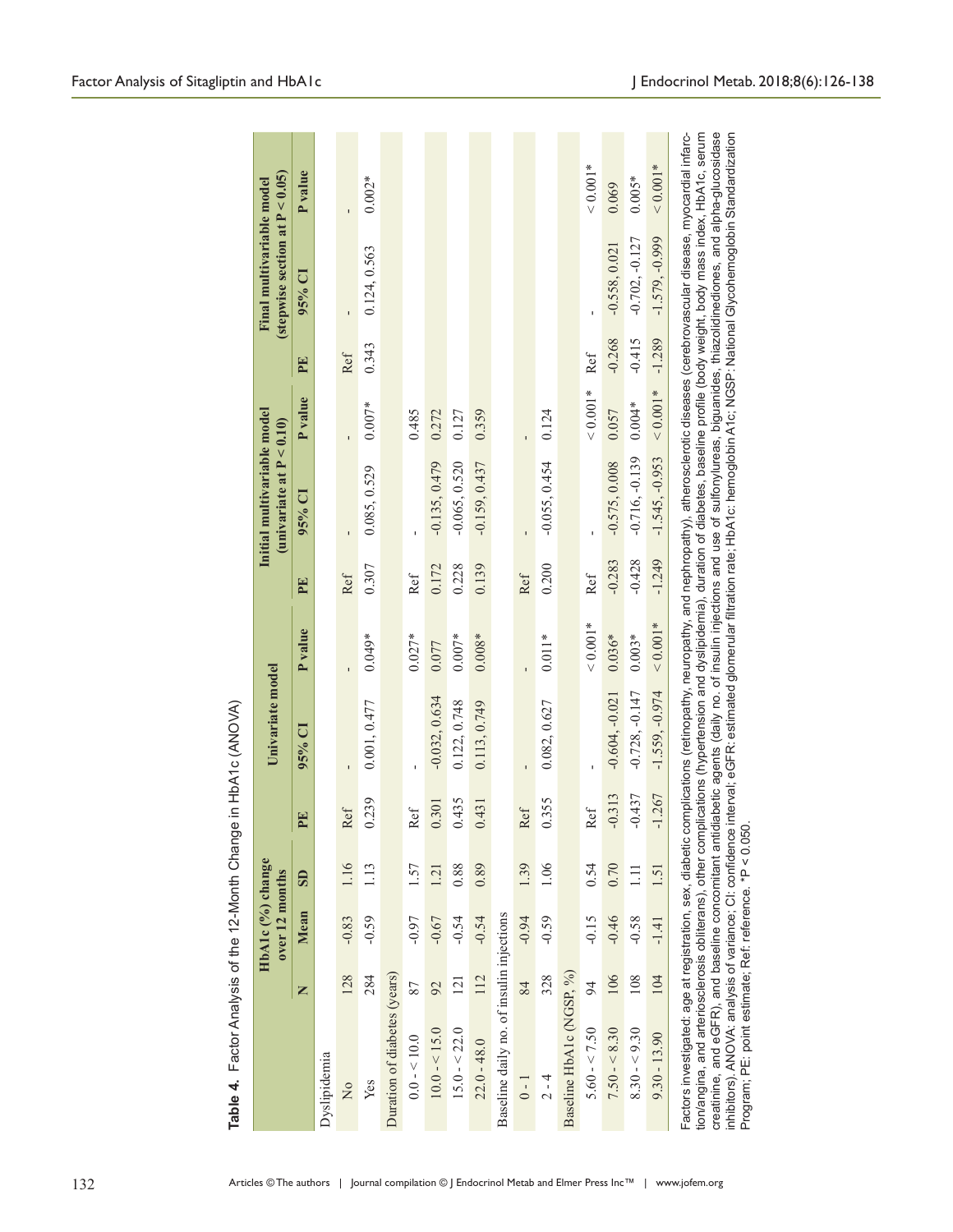| 3.62<br>3.58<br>3.63<br>3.67<br>$\overline{\mathbf{s}}$<br>Mean<br>$-0.71$<br>$-0.31$<br>0.25<br>0.63<br>Myocardial infarction/angina<br>316<br>253<br>151<br>88<br>Z<br>Hypertension<br>Yes<br>Yes<br>$\frac{1}{2}$<br>$\overline{a}$ |                                          | Univariate model |             |          | Initial multivariable model<br>(univariate at $P < 0.10$ ) |                |          | Final multivariable model (step-<br>wise selection at $P < 0.05$ ) |             |
|----------------------------------------------------------------------------------------------------------------------------------------------------------------------------------------------------------------------------------------|------------------------------------------|------------------|-------------|----------|------------------------------------------------------------|----------------|----------|--------------------------------------------------------------------|-------------|
|                                                                                                                                                                                                                                        | $\mathbf{E}$<br>$\overline{\phantom{a}}$ | $95%$ CI         | P value     | PE       | $95%$ CI                                                   | <b>P</b> value | PE       | $95%$ CI                                                           | Pvalue      |
|                                                                                                                                                                                                                                        |                                          |                  |             |          |                                                            |                |          |                                                                    |             |
|                                                                                                                                                                                                                                        | Ref                                      |                  |             | Ref      |                                                            |                |          |                                                                    |             |
|                                                                                                                                                                                                                                        | 955<br>$\bigcirc$                        | $-1.814, -0.096$ | $0.030*$    | $-0.693$ | $-1.546, 0.160$                                            | 0.111          |          |                                                                    |             |
|                                                                                                                                                                                                                                        |                                          |                  |             |          |                                                            |                |          |                                                                    |             |
|                                                                                                                                                                                                                                        | Ref                                      |                  |             | Ref      |                                                            |                |          |                                                                    |             |
|                                                                                                                                                                                                                                        | 076<br>$\cup$                            | $-1.672, -0.209$ | $0.012*$    | $-0.573$ | $-1.312, 0.165$                                            | 0.128          |          |                                                                    |             |
| Baseline daily no. of insulin injections                                                                                                                                                                                               |                                          |                  |             |          |                                                            |                |          |                                                                    |             |
| 4.37<br>0.65<br>$\overline{81}$<br>$0 - 1$                                                                                                                                                                                             | Ref                                      |                  |             | Ref      |                                                            |                |          |                                                                    |             |
| 3.43<br>$-0.12$<br>323<br>$2 - 4$                                                                                                                                                                                                      | 1771<br>P                                | $-1.658, 0.117$  | 0.089       | $-0.321$ | $-1.205, 0.563$                                            | 0.476          |          |                                                                    |             |
| Baseline biguanide use                                                                                                                                                                                                                 |                                          |                  |             |          |                                                            |                |          |                                                                    |             |
| 3.73<br>0.47<br>247<br>$\frac{1}{2}$                                                                                                                                                                                                   | $\operatorname{Ref}$                     |                  |             | Ref      |                                                            |                |          |                                                                    |             |
| 3.40<br>$-0.64$<br>157<br>Yes                                                                                                                                                                                                          | $-1.109$                                 | $-1.832, -0.385$ | $0.003**$   | $-0.634$ | $-1.379, 0.112$                                            | 0.096          |          |                                                                    |             |
| Baseline body weight (kg)                                                                                                                                                                                                              |                                          |                  |             |          |                                                            |                |          |                                                                    |             |
| 3.43<br>0.79<br>101<br>$36.9 - 56.4$                                                                                                                                                                                                   | Ref                                      |                  | $0.036*$    | Ref      |                                                            | 0.597          |          |                                                                    |             |
| 2.71<br>0.25<br>100<br>$56.4 - 64.9$                                                                                                                                                                                                   | 1.540<br>ę                               | $-1.543, 0.464$  | 0.291       | $-0.241$ | $-1.343, 0.862$                                            | 0.668          |          |                                                                    |             |
| 3.84<br>$-0.31$<br>102<br>$64.9 - 24.5$                                                                                                                                                                                                | 860<br>$\overline{1}$                    | $-2.097, -0.100$ | $0.031*$    | $-0.698$ | $-1.971, 0.575$                                            | 0.282          |          |                                                                    |             |
| 4.29<br>$-0.58$<br>101<br>$74.5 - 119.5$                                                                                                                                                                                               | 374<br>F                                 | $-2.374, -0.373$ | $0.007**$   | $-0.095$ | $-1.629, 1.439$                                            | 0.903          |          |                                                                    |             |
| Baseline body mass index                                                                                                                                                                                                               |                                          |                  |             |          |                                                            |                |          |                                                                    |             |
| 3.66<br>0.78<br>$100\,$<br>$13.6 - 22.6$                                                                                                                                                                                               | Ref                                      |                  | $0.001$ *** | Ref      |                                                            | 0.061          | Ref      |                                                                    | $0.001$ *** |
| 2.40<br>0.14<br>100<br>$22.6 - < 25.2$                                                                                                                                                                                                 | 1.634<br>Ģ                               | $-1.629, 0.361$  | 0.211       | $-0.057$ | $-1.203, 1.089$                                            | 0.922          | $-0.612$ | $-1.591, 0.367$                                                    | 0.220       |
| 3.98<br>0.43<br>103<br>$25.2 - 27.9$                                                                                                                                                                                                   | 1.345<br>ę                               | $-1.333, 0.642$  | 0.492       | 0.205    | $-1.083, 1.493$                                            | 0.755          | $-0.424$ | $-1.401, 0.553$                                                    | 0.394       |
| 4.02<br>$-1.19$<br>101<br>$27.9 - 43.8$                                                                                                                                                                                                | .969<br>$\overline{1}$                   | $-2.962, -0.977$ | $0.001$ *** | $-1.368$ | $-2.943, 0.206$                                            | 0.088          | $-1.984$ | $-2.971, -0.997$                                                   | $0.001***$  |
| Baseline HbA1c (NGSP, %)                                                                                                                                                                                                               |                                          |                  |             |          |                                                            |                |          |                                                                    |             |
| 3.39<br>$-0.11$<br>101<br>$5.60 - 5.55$                                                                                                                                                                                                | Ref                                      |                  | $0.001**$   | Ref      |                                                            | $0.014*$       | Ref      |                                                                    | $0.001**$   |
| 2.30<br>$-0.18$<br>100<br>$7.55 - 8.40$                                                                                                                                                                                                | $-0.072$                                 | $-1.065, 0.922$  | 0.887       | 0.162    | $-0.825, 1.148$                                            | 0.747          | 0.013    | $-0.965, 0.991$                                                    | 0.980       |
| 4.13<br>$-0.78$<br>99<br>$8.40 - 9.30$                                                                                                                                                                                                 | 1.672<br>$\bigcirc$                      | $-1.668, 0.324$  | 0.186       | $-0.298$ | $-1.290, 0.694$                                            | 0.555          | $-0.393$ | $-1.384, 0.598$                                                    | 0.436       |
| 4.17<br>1.18<br>104<br>$9.30 - 13.90$                                                                                                                                                                                                  | 1.294                                    | 0.309, 2.278     | $0.010*$    | 1.258    | 0.266, 2.249                                               | $0.013*$       | 1.460    | 0.485, 2.435                                                       | $0.003**$   |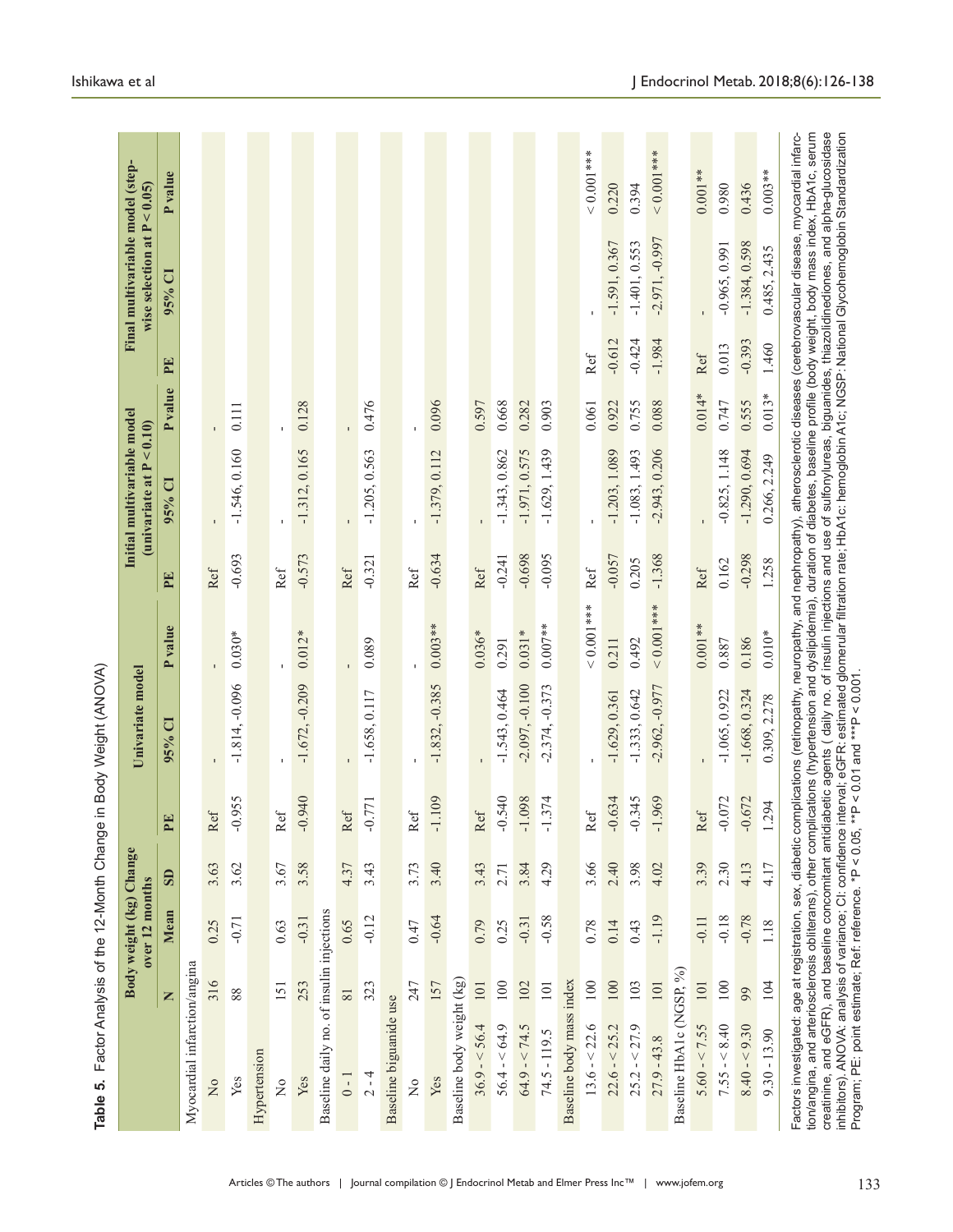|                                             |                 | change over 12 months | eGFR (mL/min/1.73 m <sup>2</sup> ) |                                     | Univariate model  |                |          | Initial multivariable model<br>(univariate at $P < 0.10$ ) |             |          | (stepwise selection at $P < 0.05$ )<br>Final multivariable model |                |
|---------------------------------------------|-----------------|-----------------------|------------------------------------|-------------------------------------|-------------------|----------------|----------|------------------------------------------------------------|-------------|----------|------------------------------------------------------------------|----------------|
|                                             | Z               | Mean                  | $\mathbf{S}$                       | 囯<br>$\overline{\mathbf{r}}$        | $95%$ Cl          | <b>P</b> value | PE       | $95%$ CI                                                   | Pvalue      | PE       | 95% CI                                                           | <b>P</b> value |
| Myocardial infarction/angina                |                 |                       |                                    |                                     |                   |                |          |                                                            |             |          |                                                                  |                |
| $\overline{\mathsf{X}}$                     | 226             | $-4.62$               | 11.14                              | Ref                                 |                   |                | Ref      |                                                            |             |          |                                                                  |                |
| Yes                                         | 55              | $-1.91$               | 9.50                               | 714<br>$\sim$                       | $-0.496, 5.924$   | 0.097          | 1.546    | $-1.688, 4.779$                                            | 0.347       |          |                                                                  |                |
| Dyslipidemia                                |                 |                       |                                    |                                     |                   |                |          |                                                            |             |          |                                                                  |                |
| $\frac{1}{2}$                               | $\overline{81}$ | $-6.05$               | $10.80\,$                          | Ref                                 |                   |                | Ref      |                                                            |             | Ref      |                                                                  |                |
| Yes                                         | 200             | $-3.30$               | 10.84                              | .757<br>$\sim$                      | $-0.049, 5.564$   | 0.054          | 2.851    | 0.065, 5.637                                               | $0.045*$    | 3.163    | 0.443, 5.883                                                     | $0.023*$       |
| Baseline daily no. of insulin injections    |                 |                       |                                    |                                     |                   |                |          |                                                            |             |          |                                                                  |                |
| $0 - 1$                                     | 65              | $-7.49$               | 11.79                              | Ref                                 |                   |                | Ref      |                                                            |             |          |                                                                  |                |
| $2 - 4$                                     | 216             | $-3.07$               | 10.40                              | 421<br>4.                           | 1.431, 7.411      | $0.004**$      | 0.657    | $-2.815, 4.130$                                            | 0.710       |          |                                                                  |                |
| Baseline sulfonylurea use                   |                 |                       |                                    |                                     |                   |                |          |                                                            |             |          |                                                                  |                |
| $\tilde{z}$                                 | 218             | $-3.14$               | 10.88                              | Ref                                 |                   |                | Ref      |                                                            |             | Ref      |                                                                  |                |
| Yes                                         | 63              | $-7.40$               | 10.28                              | $-4.262$                            | $-7.289, -1.234$  | $0.006**$      | $-3.986$ | $-7.408, -0.564$                                           | $0.023*$    | $-4.199$ | $-7.087, -1.310$                                                 | $0.005**$      |
| Baseline body weight (kg)                   |                 |                       |                                    |                                     |                   |                |          |                                                            |             |          |                                                                  |                |
| $36.9 - 57.2$                               | 70              | $-6.79$               | 13.65                              | Ref                                 |                   | $0.040*$       | Ref      |                                                            | 0.200       | Ref      |                                                                  | $0.019*$       |
| $57.2 - 55.2$                               | 68              | $-2.35$               | 10.60                              | 4.439                               | 0.827, 8.051      | $0.016*$       | 3.448    | $-0.364, 7.259$                                            | 0.076       | 4.571    | 1.138, 8.003                                                     | $0.009**$      |
| $65.2 - 5.74.0$                             | $70\,$          | $-2.31$               | 9.28                               | 4.485                               | 0.900, 8.070      | $0.014*$       | 3.083    | $-1.289, 7.455$                                            | 0.166       | 4.816    | 1.405, 8.226                                                     | $0.006**$      |
| $74.0 - 115.0$                              | 73              | $-4.83$               | 9.00                               | 959                                 | $-1.589, 5.507$   | 0.278          | 0.632    | -4.525, 5.789                                              | 0.810       | 2.226    | $-1.176, 5.629$                                                  | 0.199          |
| Baseline body mass index                    |                 |                       |                                    |                                     |                   |                |          |                                                            |             |          |                                                                  |                |
| $13.6 - < 22.6$                             | 69              | $-7.30$               | 13.59                              | $\operatorname{Ref}$                |                   | $0.015*$       | Ref      |                                                            | 0.694       |          |                                                                  |                |
| $22.6 - < 25.0$                             | $69$            | $-2.56$               | 11.25                              | 4.739                               | 1.142, 8.336      | $0.010*$       | 2.003    | $-1.949, 5.955$                                            | 0.319       |          |                                                                  |                |
| $25.0 - 27.8$                               | 72              | $-1.94$               | 8.54                               | 5.362                               | 1.802, 8.921      | $0.003**$      | 2.563    | $-1.871, 6.998$                                            | 0.256       |          |                                                                  |                |
| $27.8 - 43.8$                               | $71\,$          | $-4.65$               | 8.93                               | 2.646                               | $-0.926, 6.218$   | 0.146          | 1.968    | $-3.345, 7.282$                                            | 0.466       |          |                                                                  |                |
| Baseline eGFR (mL/min/1.73 m <sup>2</sup> ) |                 |                       |                                    |                                     |                   |                |          |                                                            |             |          |                                                                  |                |
| $22.67 - 61.30$                             | $70\,$          | $-1.20$               | $7.80\,$                           | Ref                                 |                   | $0.001$ ***    | Ref      |                                                            | $0.001$ *** | Ref      |                                                                  | $0.001$ ***    |
| $61.30 - 5.74.03$                           | $70\,$          | $-2.08$               | 9.47                               | 1.874<br>ę                          | $-4.367, 2.619$   | 0.623          | $-0.008$ | $-3.543, 3.528$                                            | 0.997       | $-0.462$ | $-3.875, 2.950$                                                  | 0.790          |
| $74.03 - 90.44$                             | $70$            | $-3.96$               | 8.39                               | .758<br>$\mathcal{L}_{\mathcal{I}}$ | $-6.251, 0.735$   | 0.121          | $-1.070$ | $-4.621, 2.481$                                            | 0.554       | $-1.573$ | $-5.036, 1.890$                                                  | 0.372          |
| $90.44 - 173.50$                            | $\overline{71}$ | $-9.05$               | 14.77                              | .850<br>$\overline{7}$              | $-11.331, -4.370$ | $< 0.001$ ***  | $-6.452$ | $-10.015, -2.890$                                          | $0.001$ *** | $-7.206$ | $-10.606, -3.806$                                                | $0.001$ ***    |

Table 6. Factor Analysis of the 12-Month Change in eGFR (ANOVA)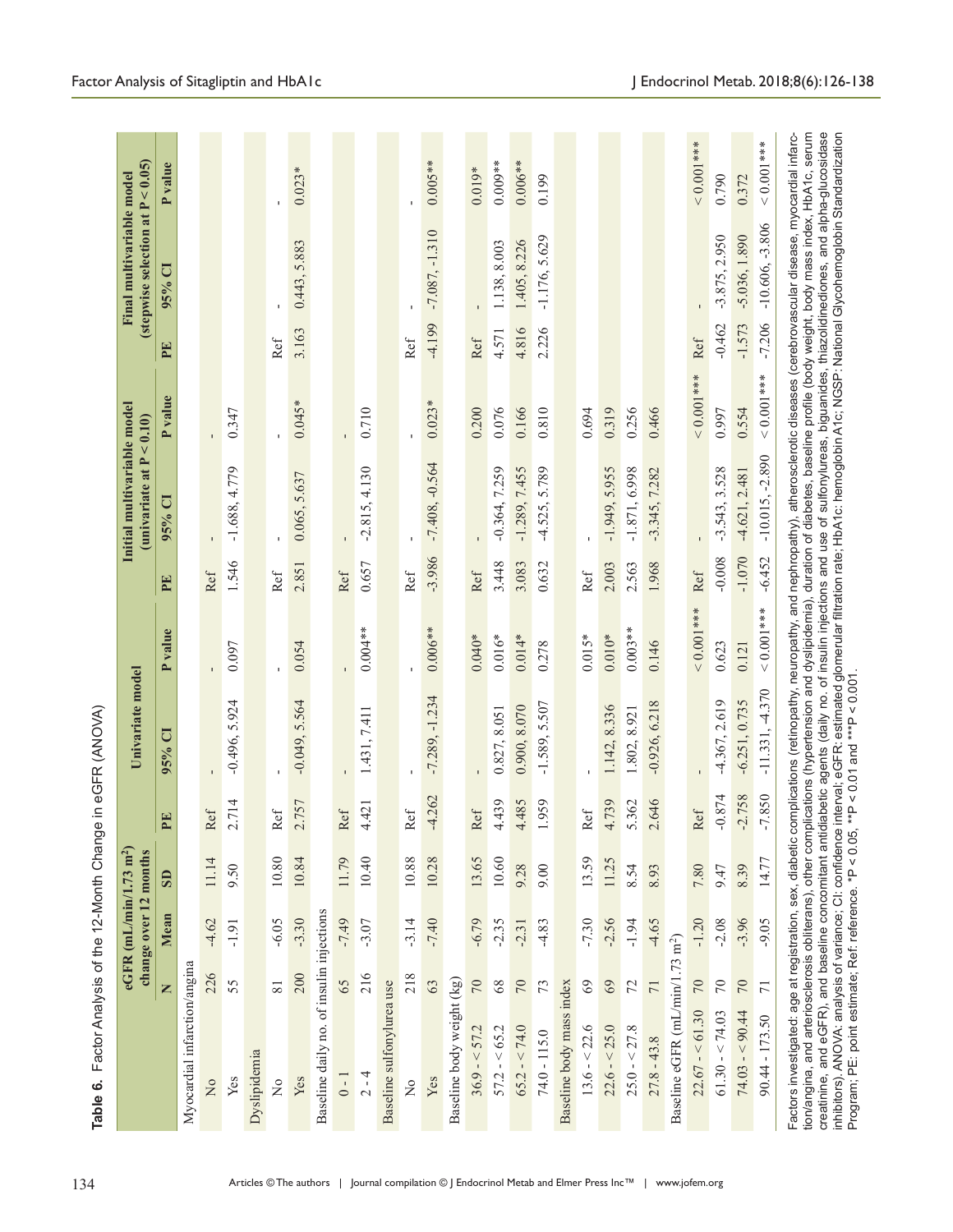|                          | Z   |                 |                        |       |                          |          |             | (univariate at $P < 0.10$ )  |          |              | (stepwise selection at $P < 0.05$ ) |                       |
|--------------------------|-----|-----------------|------------------------|-------|--------------------------|----------|-------------|------------------------------|----------|--------------|-------------------------------------|-----------------------|
|                          |     | No. of events   | Incidence of events    | OR PE | $\mathbf{C}$<br>OR 95%   | P value  | <b>ORPE</b> | $\mathbf{\bar{c}}$<br>OR 95% | P value  | <b>OR PE</b> | $\overline{\mathbf{C}}$<br>OR 95%   | <b>P</b> value        |
| Sex                      |     |                 |                        |       |                          |          |             |                              |          |              |                                     |                       |
| Male                     | 216 | $\equiv$        | 5.1%                   | Ref   |                          |          | Ref         |                              |          |              |                                     |                       |
| Female                   | 196 | 3               | 1.5%                   | 0.290 | 0.080, 1.054             | 0.060    | 0.304       | 0.082, 1.130                 | 0.075    |              |                                     |                       |
| Baseline HbA1c (NGSP, %) |     |                 |                        |       |                          |          |             |                              |          |              |                                     |                       |
| $5.60 - 50$              | 94  | ${}^{\circ}$    | 8.5%                   | Ref   |                          | $0.044*$ | Ref         |                              | $0.042*$ |              |                                     | $0.044*$              |
| $7.50 - 8.30$            | 106 | $\mathcal{L}$   | 1.9%                   | 0.207 | 0.043, 0.999             | $0.050*$ | 0.219       | 0.044, 1.083                 | 0.063    | 0.207        | 0.043, 0.999                        | $0.050*$              |
| $8.30 - 9.30$            | 108 | $\mathbf 2$     | 1.9%                   | 0.203 | 0.042, 0.980             | $0.047*$ | 0.211       | 0.043, 1.046                 | 0.057    | 0.203        | 0.042, 0.980                        | $0.047*$              |
| $9.30 - 13.90$           | 104 | $\mathbf{C}$    | 1.9%                   | 0.211 | 0.044, 1.019             | 0.053    | 0.170       | 0.034, 0.859                 | $0.032*$ | 0.211        | 0.044, 1.019                        | 0.053                 |
|                          |     |                 | Constipation           |       | Univariate model         |          |             | Initial multivariable model  |          |              | Final multivariable model           |                       |
|                          |     |                 |                        |       |                          |          |             | (univariate at $P < 0.10$ )  |          |              | (stepwise selection at $P < 0.05$ ) |                       |
|                          | Z   | No. of events   | of events<br>Incidence | OR PE | $\overline{C}$<br>OR 95% | P value  | <b>ORPE</b> | OR 95% CI                    | P value  | OR PE        | $\overline{\mathbf{C}}$<br>OR 95%   | value<br>$\mathbf{r}$ |
| Cerebrovascular disease  |     |                 |                        |       |                          |          |             |                              |          |              |                                     |                       |
| $\overline{a}$           | 378 | $\overline{10}$ | $2.6\%$                | Ref   |                          |          | Ref         |                              |          |              |                                     |                       |
| Yes                      | 34  | 3               | 8.8%                   | 3.561 | 0.931, 13.618            | 0.063    | 3.253       | 0.816, 12.962                | 0.094    |              |                                     |                       |
| Baseline HbA1c (NGSP, %) |     |                 |                        |       |                          |          |             |                              |          |              |                                     |                       |
| $5.60 - 5.50$            | 94  | $\infty$        | 8.5%                   | Ref   |                          | $0.028*$ | Ref         |                              | $0.035*$ | Ref          |                                     | $0.028*$              |
| $7.50 - 8.30$            | 106 |                 | 0.9%                   | 0.102 | 0.013, 0.835             | $0.033*$ | 0.104       | 0.013, 0.854                 | $0.035*$ | 0.102        | 0.013, 0.835                        | $0.033*$              |
| $8.30 - 9.30$            | 108 | $\mathbf 2$     | 1.9%                   | 0.203 | 0.042, 0.980             | $0.047*$ | 0.211       | 0.043, 1.028                 | 0.054    | 0.203        | 0.042, 0.980                        | $0.047*$              |
| $9.30 - 13.90$           | 104 | $\mathbb{C}$    | 1.9%                   | 0.211 | 0.044, 1.019             | 0.053    | 0.222       | 0.046, 1.083                 | 0.063    | 0.211        | 0.044, 1.019                        | 0.053                 |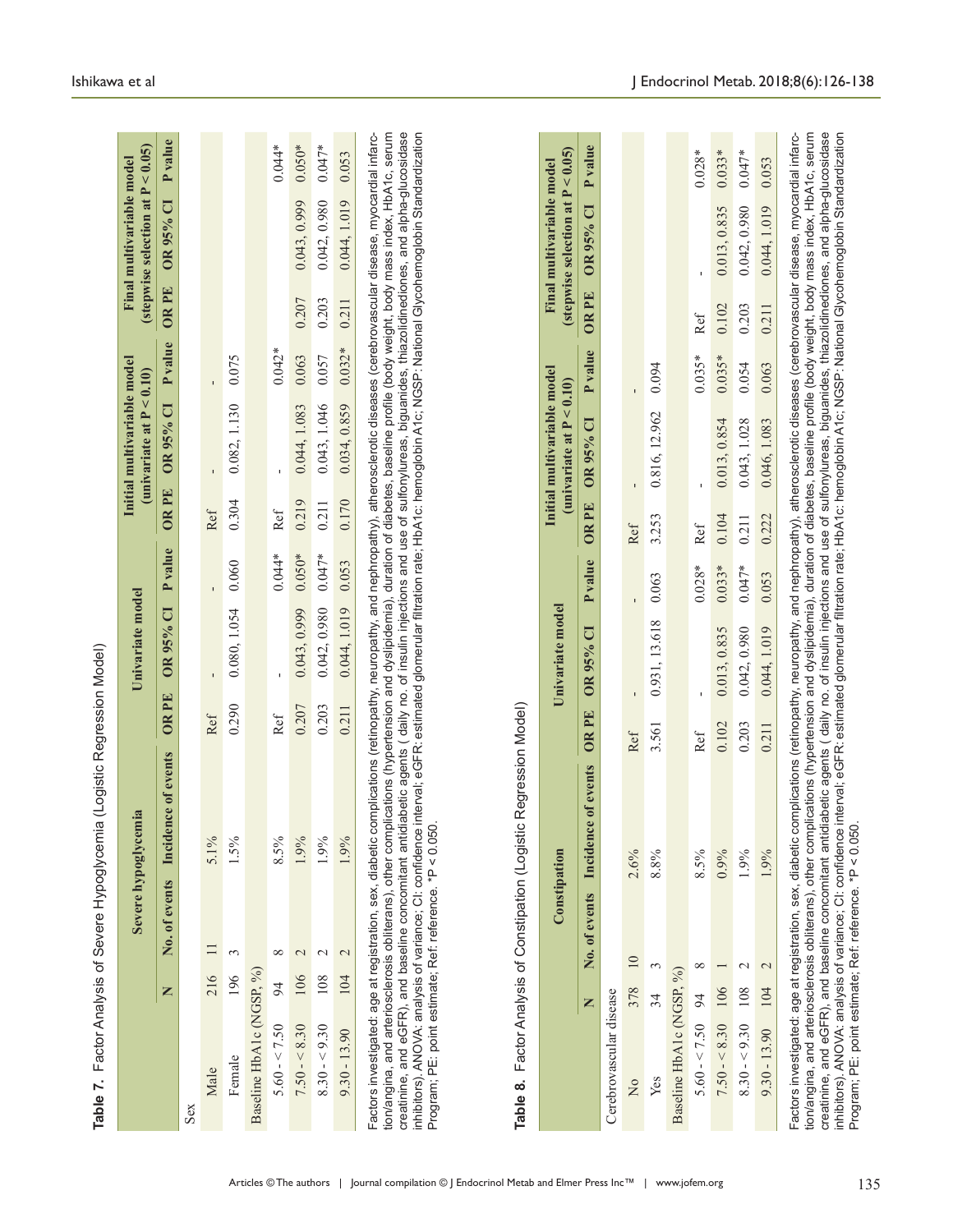# **Discussion**

In the present investigation, factor analysis of the 12-month changes in HbA1c, body weight, eGFR, and AEs after initiation of sitagliptin therapy was carried out by using data from the ASSIST-K study, which was performed in patients with type 2 diabetes managed at institutions specializing in diabetes.

Among 937 patients enrolled in the ASSIST-K study who received sitagliptin as add-on therapy to insulin, 412 patients were included in the present factor analysis after excluding those without sufficient HbA1c data and those with missing explanatory variables. When we compared background factors (age, sex, duration of diabetes, etc.) between the two patient populations, we found there was a similar distribution of all factors assessed and no significant bias due to selection of 412 patients for analysis from the 937 patients enrolled in the AS-SIST-K study.

When efficacy endpoints were investigated, HbA1c and eGFR both decreased significantly over 12 months after initiation of sitagliptin therapy, while body weight showed no significant change. These findings were consistent with the previously reported results of pooled analysis of three studies [19]. Assessment of safety revealed that AEs such as severe hypoglycemia (14 patients, 3.4%) and constipation (13 patients, 3.2%) occurred in more than 10 patients, while the overall results supported the good safety profile of sitagliptin already reported [7-9].

Analysis of factors influencing the change in HbA1c over 12 months suggested that add-on sitagliptin therapy was less likely to achieve a good response of HbA1c in patients with concurrent dyslipidemia and a lower baseline HbA1c level. It has already been reported that HbA1c is less likely to be reduced by sitagliptin in patients with a low baseline HbA1c level [20]. On the other hand, although an association between the serum lipid profile and HbA1c was reported previously [21], no other study has shown that concurrent dyslipidemia may influence the change in HbA1c.

Factor analysis of the change in body weight suggested that patients with weight gain had a lower baseline BMI and lower baseline HbA1c level. It was previously reported that a low baseline body weight and high baseline HbA1c are associated with weight gain in patients with diabetes [22, 23].

Factor analysis of the change in eGFR indicated that patients with a higher eGFR after 12 months of sitagliptin therapy were characterized by concurrent dyslipidemia, no baseline sulfonylurea use, a baseline body weight from 57.2 to  $\leq 74.0$ kg, and a lower baseline eGFR. It has already been reported that the decline in eGFR is smaller in patients with a lower baseline eGFR [24], and other studies have suggested that dyslipidemia may be a risk factor for deterioration of renal function [25, 26]. On the other hand, statin therapy (the main treatment for dyslipidemia) has been reported to show a renoprotective effect [27, 28]. Although the renoprotective effect of statins was not directly evaluated in the present study, our results suggest such a possibility. Since renal dysfunction is a risk factor for hypoglycemia and sulfonylureas are well known to cause hypoglycemia, the use of these drugs tends to be avoided in patients with a low eGFR [29-31]. Our present findings may reflect such existing clinical circumstances. It was also reported that obesity is a risk factor for renal dysfunction [25, 26]. In the present study, both patients with a higher body weight and those with a lower body weight tended to have lower eGFR values, but there have been no previous reports of a relationship between low body weight and the change in eGFR.

With regard to AEs, the present study suggested that patients with a lower baseline HbA1c were more likely to develop severe hypoglycemia after initiation of add-on sitagliptin therapy, and it has already been reported that low HbA1c is a risk factor for hypoglycemia [32].

Our findings also suggested that constipation was more likely to occur in patients with a lower baseline HbA1c level. It has been reported that hyperglycemia is a risk factor for constipation [33], but the opposite result was obtained in this study. Further investigation of this issue will be required because little is known about the risk factors for constipation in patients with diabetes.

The following limitations of the present study need to be considered. First, our factor analysis included less than half of all patients enrolled in the ASSIST-K study (412 vs. 1,168 patients), mainly due to missing information about patient characteristics such as comorbidities. Although comparison of patient characteristics confirmed that the population analyzed was representative, our results should be interpreted in light of this limitation. Second, no information was available about concomitant medications other than antidiabetic agents. It seems likely that many patients received concomitant treatment for dyslipidemia or hypertension, but the effects of these medications could not be assessed by our analysis.

In conclusion, patients with concurrent dyslipidemia and a low baseline HbA1c level were less likely to show a good response of HbA1c to add-on sitagliptin therapy. Our findings also suggested that AEs (severe hypoglycemia or constipation) were more likely to occur in patients with a low baseline HbA1c.

# **Acknowledgments**

The authors would like to thank the members of the Kanagawa Physicians Association.

# **Conflict of Interest**

The authors declare no conflict of interest.

# **Grant Support**

This study was financially supported by the Kidney Foundation, Japan.

# **References**

1. Marin-Penalver JJ, Martin-Timon I, Sevillano-Collantes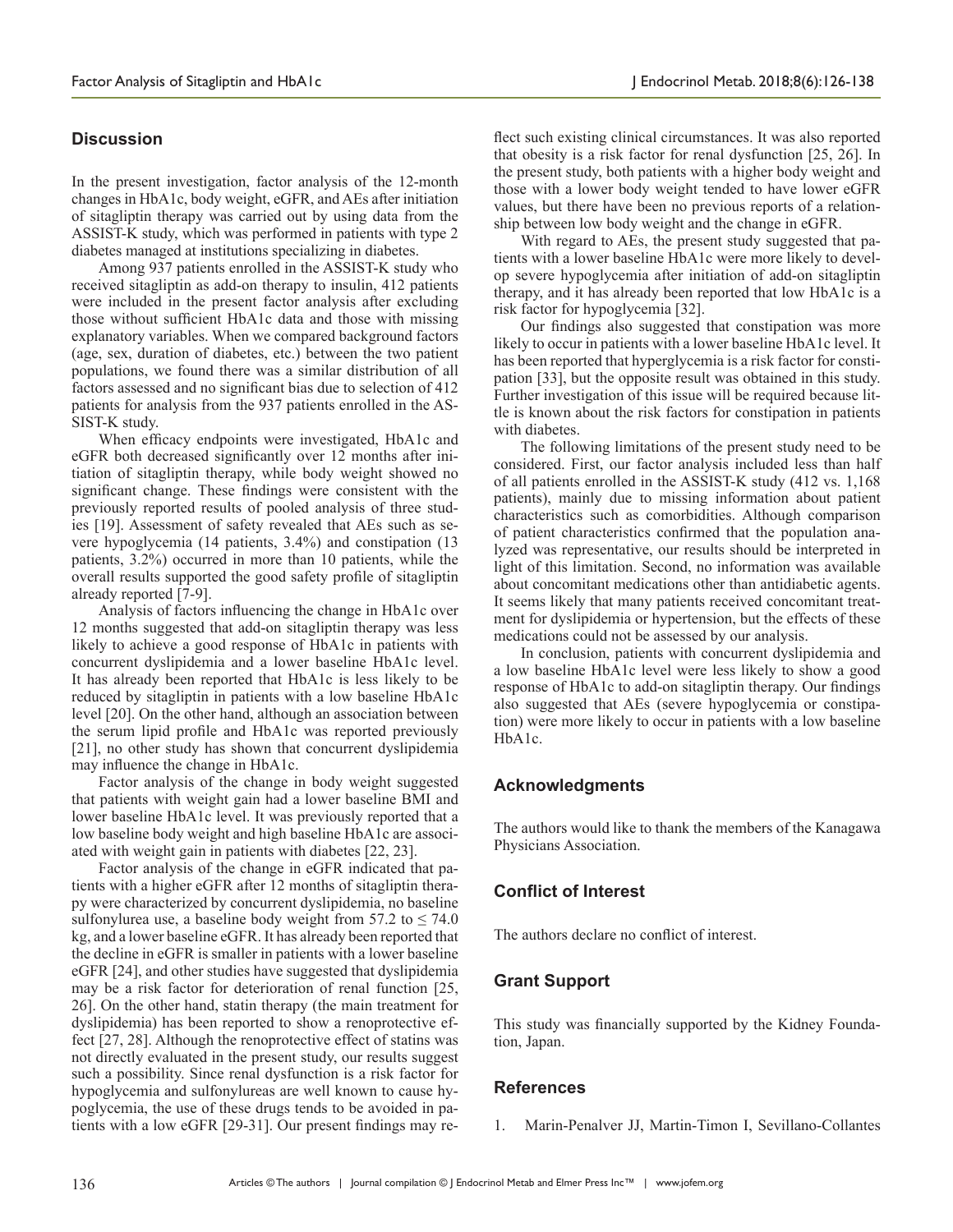C, Del Canizo-Gomez FJ. Update on the treatment of type 2 diabetes mellitus. World J Diabetes. 2016;7(17):354- 395.

- 2. Scheen AJ. A review of gliptins for 2014. Expert Opin Pharmacother. 2015;16(1):43-62.
- 3. Kaku K. First novel once-weekly DPP-4 inhibitor, trelagliptin, for the treatment of type 2 diabetes mellitus. Expert Opin Pharmacother. 2015;16(16):2539-2547.
- 4. Evans PM, Bain SC. Omarigliptin for the treatment of type 2 diabetes mellitus. Expert Opin Pharmacother. 2016;17(14):1947-1952.
- 5. Aroda VR, Henry RR, Han J, Huang W, DeYoung MB, Darsow T, Hoogwerf BJ. Efficacy of GLP-1 receptor agonists and DPP-4 inhibitors: meta-analysis and systematic review. Clin Ther. 2012;34(6):1247-1258 e1222.
- 6. Craddy P, Palin HJ, Johnson KI. Comparative effectiveness of dipeptidylpeptidase-4 inhibitors in type 2 diabetes: a systematic review and mixed treatment comparison. Diabetes Ther. 2014;5(1):1-41.
- 7. Scheen AJ. Safety of dipeptidyl peptidase-4 inhibitors for treating type 2 diabetes. Expert Opin Drug Saf. 2015;14(4):505-524.
- 8. Plosker GL. Sitagliptin: a review of its use in patients with type 2 diabetes mellitus. Drugs. 2014;74(2):223- 242.
- 9. Lee M, Rhee MK. Sitagliptin for Type 2 diabetes: a 2015 update. Expert Rev Cardiovasc Ther. 2015;13(6):597-610.
- 10. Maeda H, Kubota A, Tanaka Y, Terauchi Y, Matsuba I, ASSET-K Study group. The safety, efficacy and predictors for HbA1c reduction of sitagliptin in the treatment of Japanese type 2 diabetes. Diabetes Res Clin Pract. 2012;95(1):e20-22.
- 11. Kubota A, Maeda H, Kanamori A, Matoba K, Jin Y, Minagawa F, Obana M, et al. Pleiotropic effects of sitagliptin in the treatment of type 2 diabetes mellitus patients. J Clin Med Res. 2012;4(5):309-313.
- 12. Kubota A, Maeda H, Kanamori A, Matoba K, Jin Y, Minagawa F, Obana M, et al. Efficacy and safety of sitagliptin monotherapy and combination therapy in Japanese type 2 diabetes patients. J Diabetes Investig. 2012;3(6):503-509.
- 13. Kanamori A, Matsuba I. Factors associated with reduced efficacy of sitagliptin therapy: analysis of 93 patients with type 2 diabetes treated for 1.5 years or longer. J Clin Med Res. 2013;5(3):217-221.
- 14. Maeda H, Kubota A, Kanamori A, Tanaka Y, Terauchi Y, Matsuba I, ASSET-K Study Group. Long-term efficacy and safety of sitagliptin in the treatment of Japanese Type 2 diabetes (ASSET-K1) to a target of HbA1c <7%. J Endocrinol Invest. 2013;36(8):568-573.
- 15. Umezawa S, Kubota A, Maeda H, Kanamori A, Matoba K, Jin Y, Minagawa F, et al. Two-year assessment of the efficacy and safety of sitagliptin in elderly patients with type 2 diabetes: Post hoc analysis of the ASSET-K study. BMC Endocr Disord. 2015;15:34.
- 16. Takai M, Ishikawa M, Maeda H, Kanamori A, Kubota A, Amemiya H, Iizuka T, et al. Safety and efficacy of adding sitagliptin to insulin in patients with type 2 diabetes: the ASSIST-K study. Diabetes Res Clin Pract. 2014;103(3):e30-33.
- 17. Maeda H, Kubota A, Kanamori A, Tanaka Y, Terauchi Y, Matsuba I, Study Group of Diabetes Committee KPA. Effects of sitagliptin on the serum creatinine in Japanese type 2 diabetes. Diabetes Res Clin Pract. 2015;108(3):e42-45.
- 18. Ishikawa M, Takai M, Maeda H, Kanamori A, Kubota A, Amemiya H, Iizuka T, et al. Factors predicting therapeutic efficacy of combination treatment with sitagliptin and insulin in type 2 diabetic patients: The ASSIST-K Study. J Clin Med Res. 2015;7(8):607-612.
- 19. Yuasa S, Sato K, Takai M, Ishikawa M, Umezawa S, Kubota A, Maeda H, et al. Factor analysis of changes in hemoglobin A1c after 12 months of sitagliptin therapy in patients with type 2 diabetes. J Clin Med Res. 2016;8(6):461-471.
- 20. Yagi S, Aihara K, Akaike M, Fukuda D, Salim HM, Ishida M, Matsuura T, et al. Predictive Factors for Efficacy of Dipeptidyl Peptidase-4 Inhibitors in Patients with Type 2 Diabetes Mellitus. Diabetes Metab J. 2015;39(4):342- 347.
- 21. Thambiah SC, Samsudin IN, George E, Zahari Sham SY, Lee HM, Muhamad MA, Hussei Z, et al. Relationship between dyslipidaemia and glycaemic status in patients with Type 2 diabetes mellitus. Malays J Pathol. 2016;38(2):123-130.
- 22. Balkau B, Home PD, Vincent M, Marre M, Freemantle N. Factors associated with weight gain in people with type 2 diabetes starting on insulin. Diabetes Care. 2014;37(8):2108-2113.
- 23. van Dieren S, Czernichow S, Chalmers J, Kengne AP, de Galan BE, Poulter N, Woodward M, et al. Weight changes and their predictors amongst 11 140 patients with type 2 diabetes in the ADVANCE trial. Diabetes Obes Metab. 2012;14(5):464-469.
- 24. Rossing K, Christensen PK, Hovind P, Tarnow L, Rossing P, Parving HH. Progression of nephropathy in type 2 diabetic patients. Kidney Int. 2004;66(4):1596-1605.
- 25. Dronavalli S, Duka I, Bakris GL. The pathogenesis of diabetic nephropathy. Nat Clin Pract Endocrinol Metab. 2008;4(8):444-452.
- 26. Gheith O, Farouk N, Nampoory N, Halim MA, Al-Otaibi T. Diabetic kidney disease: world wide difference of prevalence and risk factors. J Nephropharmacol. 2016;5(1):49-56.
- 27. Haynes R, Lewis D, Emberson J, Reith C, Agodoa L, Cass A, Craig JC, et al. Effects of lowering LDL cholesterol on progression of kidney disease. J Am Soc Nephrol. 2014;25(8):1825-1833.
- 28. Qin X, Dong H, Fang K, Lu F. The effect of statins on renal outcomes in patients with diabetic kidney disease: A systematic review and meta-analysis. Diabetes Metab Res Rev. 2017;33(6):e2901.
- 29. Alsahli M, Gerich JE. Hypoglycemia in patients with diabetes and renal disease. J Clin Med. 2015;4(5):948-964.
- 30. Ioannidis I. Diabetes treatment in patients with renal disease: Is the landscape clear enough? World J Diabetes. 2014;5(5):651-658.
- 31. Deacon CF, Lebovitz HE. Comparative review of dipeptidyl peptidase-4 inhibitors and sulphonylureas. Diabetes Obes Metab. 2016;18(4):333-347.